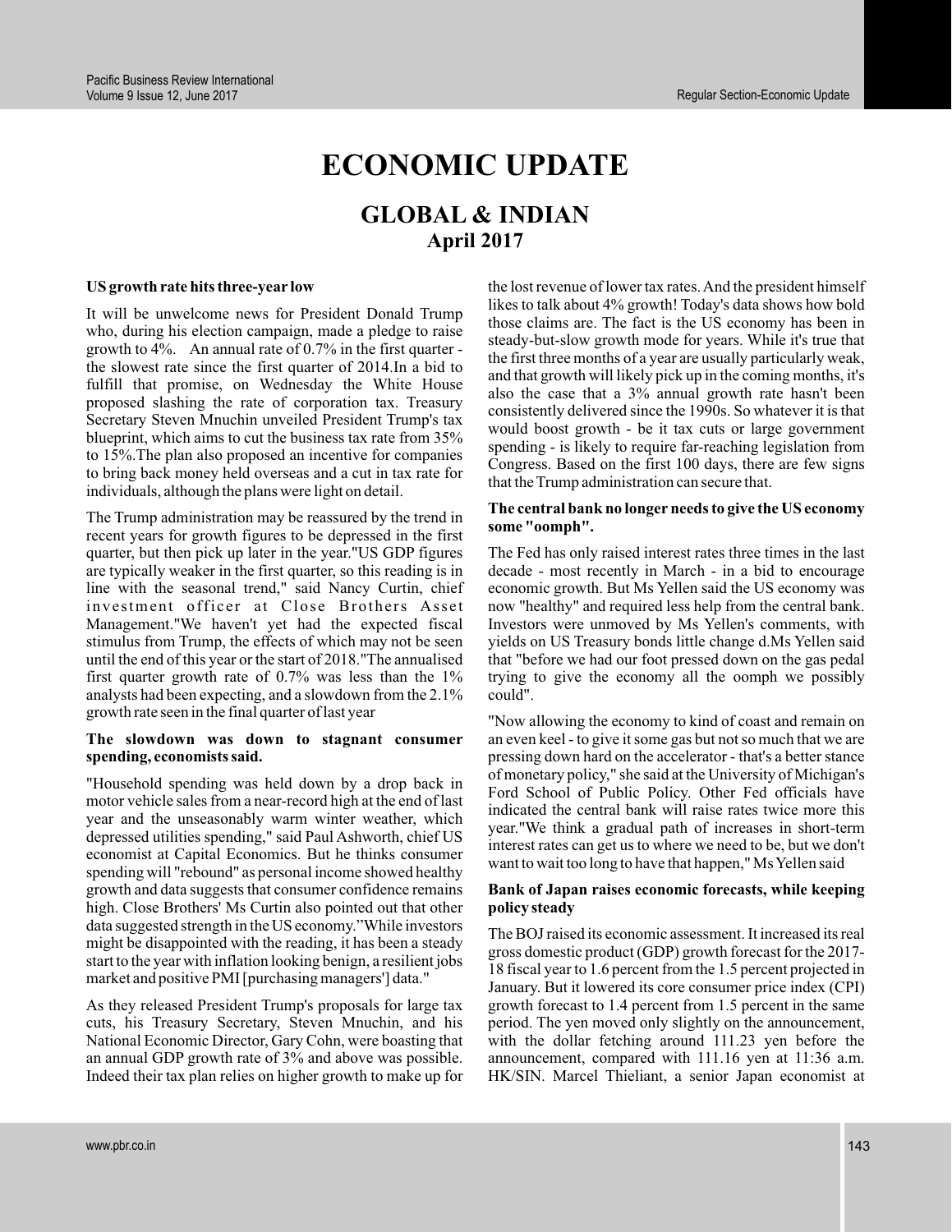Capital Economics, said in a Thursday note that despite the BOJ raising some growth forecasts, he didn't follow the consensus view that the yield target might be increased by the end of next year.

"The bank now sees the economy 'expanding' rather than just 'recovering,'" he noted, but added that lowering the inflation forecast indicated the BOJ was still struggling to increase inflation."We believe that the bank remains too optimistic about inflation. The main reason is that wage growth remains tepid despite a tight labor market," Thieliant said, expecting monetary policy would remain unchanged for "the foreseeable future."

The BOJ had set its target yield for the benchmark 10-year Japanese government bond at around zero percent, and it has been willing to intervene to keep the benchmark yield in line with its target. That theoretically means the BOJ can buy fewer bonds as it would only need to time its purchases for when the yield curve moves away from its target. That would help ease concerns that the central bank, which already owns more than 40 percent of all JGBs by value, would run out of bonds to buy as it continued with its planned 80 trillion yen (around \$697.87 billion) annual pace of expansion of its monetary base. The BOJ has taken essentially a "whatever it takes" stance on boosting inflation, saying it would maintain an easy stance until inflation exceeded its target of 2 percent "in a stable manner."Japan's economy grew 1.2 percent annualized in the October-to-December quarter, according to revised data released last month, but that was still below the 1.6 percent forecast in a Reuters poll.

# **The IMFnudges up its forecast for global growth**

On April 18th the fund released its semi-annual World Economic Outlook (WEO), raising its forecast for global growth in 2017 to 3.5%.Growth forecasts for the emerging world have not changed. The IMF's global optimism is based instead on hopes of increased growth in the rich world. The fund takes a rosy view of the American economy, citing both high levels of consumer confidence and Donald Trump's plans for more government spending. In Britain the IMF now reckons GDP will grow by 2.0% in 2017, up from earlier estimates of 1.5% (issued in January) and 1.1% (last October). The IMF has also raised its forecasts for Japan and the euro area.

Snipers point out that IMF forecasts have been far from perfect. Some glitches are excusable. In the spring of 1990, it predicted that Kuwait's economy would grow by 0.8% that year. It actually fell by 26%. The IMF's model did not allow for an Iraqi invasion. But other errors are less easily explained: between 1990 and 2007, the IMF's spring forecasts underestimated global growth in 13 of the 18 years, in large part because it failed to foresee the

spectacular rise of China. Since the financial crisis, however, the IMF has had to revise down its forecasts over time every year since 2010 (see chart). The fund's spring forecasts for the coming year have turned out to be overoptimistic in the past three years.

Christine Lagarde, the IMF's boss, recently conceded that economic growth in the past six years has been "disappointing", but held firm in her belief that the world economy was turning. Hence the positive revision to its global GDP forecast—albeit by just a tenth of a percentage point. The global economy may still falter for a number of reasons. Ms Lagarde worries the rich world will suffer "selfinflicted wounds" from poor policy choices, notably on trade. Political uncertainty abounds. Just hours before the IMF released the WEO came the surprising news of an imminent election in Britain. The known unknowns hardly help, either. Mr Trump's fiscal policies, for example, are far from firm plans—Maurice Obstfeld, the IMF's chief economist, calls them"a work in progress".

### **Chinese media warns of 'tax war' after Trump pledge to slash rates**

People's Daily says US president could 'endanger the global economy' and damage 'export-oriented countries'. Chinese leaders are worried about Donald Trump engaging in a "tax war" with Beijing, potentially fuelling tensions between the two countries already strained by problems such as North Korea, trade and the South China Sea. A commentary in the People's Daily, the official mouthpiece of the Communist party, attacked Trump's plan to reduce taxes on companies and simplify swaths of US tax code, highlighting Beijing's fears the move could harm businesses back home.

On 26th April, US administration officials unveiled a proposed overhaul of the tax system, reducing the number of income tax brackets and lowering the tax on corporations from 35% to 15%. Critics at home have also slammed Trump's tax plan, calling it "basically a huge tax cut for the rich", and some worry it could directly benefit the president, his family and member's of his ultra-rich cabinet.

The structure of the Trump Organization makes it a prime potential beneficiary – one estimate says the tax plan will save Donald Trump \$65m a year in taxes While any change to US taxes still need to be approved by Congress, if Trump's plan is approved it could see a wave of companies shift assets to the US from countries such as China. "From the perspective of other countries, the US tax cut is in fact provoking a tax war," the People's Daily said. These cuts will "cause the international tax order to fall into chaos". The proposed plan would undermine international efforts to combat tax avoidance, the commentary said. "In response, some powerful countries will join in this competition to reduce taxes … to set up tax havens," it added.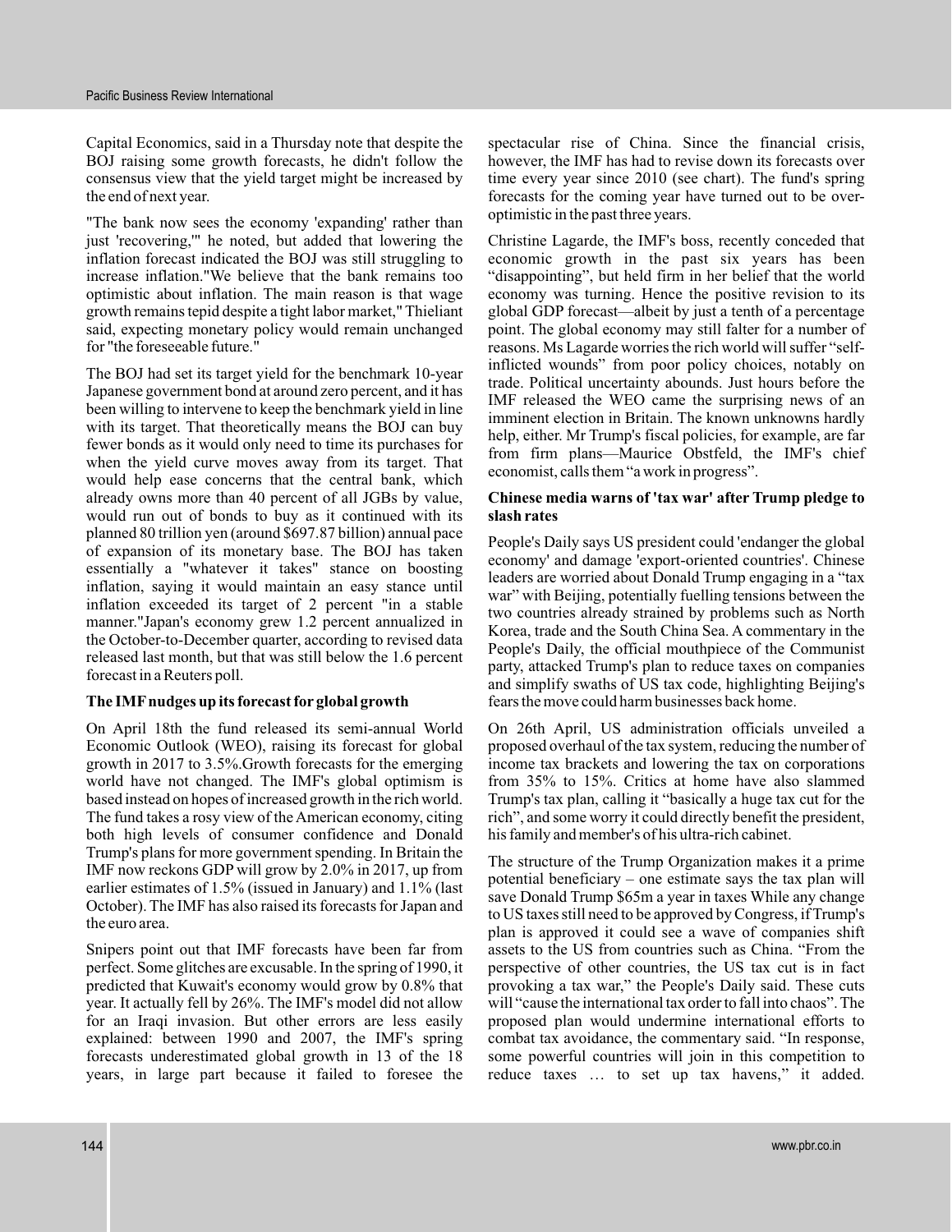"Furthermore, the US tax cut will harm some exportoriented countries that are powerless to compete in tax reductions."

While China was not specifically named in the piece, the world's second largest economy is heavily reliant on exports and has been struggling for years to shift to a model more focused on domestic consumption. The US must "work with other countries to coordinate international tax policies to prevent mutual harm and avoid endangering the global economy", the commentary said. Trump's tax proposal comes at a time when US companies are scaling back investments in China over rising costs, unfriendly business environment and increased competition. Trump has also proposed a one-time tax for overseas profits in an effort to encourage US multinational corporations to repatriate past earnings.

But as US officials heralded Trump's tax plan as "growing the economy, creating jobs", last week China announced 380bn yuan (£43bn) in tax cuts in order to boost growth."Pushing through further tax cuts will effectively promote the economy," Premier Li Keqiang said of the measures.

### **Europe has extended economic sanctions on Russia for another six months,**

Despite indications that President-elect Donald Trump could try to repair ties with Moscow. The decision was confirmed by European Council President Donald Tusk, who said that some European Union member states had pushed for a longer 12-month extension of the punitive measures."Some of our colleagues would prefer maybe 12 months," he said. "But it was clear from the very beginning that what was possible is to maintain our current format ... for six months."The U.S. and EU both imposed sanctions on Russia after it annexed Crimea from Ukraine in 2014. The EU restricted travel and froze the assets of nearly 150 people over the conflict. It also imposed restrictions on strategic sectors of Russia's shrinking economy: banks, energy firms and defense contractors. Ukrainian President Petro Poroshenko thanked Europe for its action.

"I am sincerely grateful for unwavering unity and solidarity of the European leaders in restoring Ukraine's sovereignty and territorial integrity, including Crimea," he said in a statement. At the height of the Ukraine crisis, a Malaysia Airlines flight was brought down by a Russian missile fired from territory controlled by pro-Russian separatists. Relations between Russia and the West hit their lowest ebb for decades.

Trump has vowed to reset ties with Moscow and has made no secret of his admiration for President Vladimir Putin. He's also denied that the Kremlin hacked the 2016 election, putting him at odds with many in his own party, and the U.S.

intelligence establishment.The nomination of Rex Tillerson to lead the U.S. State Department is being read as another sign of a sharp shift in U.S. policy toward Moscow. The ExxonMobil (XOM) CEO has good relationships with senior Russian officials including Putin, and he is on the record as opposing sanctions.

An improved relationship with Russia might require the U.S. to acquiesce to the Kremlin's annexation of Crimea, and lift sanctions on top Russian officials. But that would be relatively easy: Trump could cancel sanctions, without consulting Europe, with the stroke of a pen since they were mandated by President Obama in a series of executive orders.

EU Council President Tusk said it was "still too early" to assess the incoming administration's policies."We have too many signals ... we have to wait for formal declaration of the new president," he said.

### **Eurozone unemployment falls to near-eight year low.**

Unemployment across the region has fallen to its lowest level in almost eight years, in another sign that its economic recovery continues. The eurozone jobless rate fell to 9.5% in February, statistics body Eurostat reports, down from 9.6% in January. That's the lowest rate recorded in the euro area since May 2009.Unemployment in the wider European Union also fell in February, to 8.0% from 8.1%. Twenty six EU members reported lower unemployment than a year ago, but the jobless rate did rise in Denmark and Lithuania .However, the figures also highlights the sharp differences across Europe. The lowest jobless rates were recorded in the Czech Republic (3.4%), Germany (3.9%) and Malta  $(4.1\%)$ . But in Greece, the jobless rate remains over 23%, and in Spain it is 18.0%

#### **WTO members welcome new chair of agriculture talks**

WTO agriculture negotiators appointed Ambassador Stephen Ndung'u Karau of Kenya as the new chair of the Committee onAgriculture in Special Session at a meeting on 26 April. Ambassador Karau will facilitate ongoing negotiations in agricultural trade reform, including negotiations on cotton. Ambassador Karau replaces New Zealand Ambassador Vangelis Vitalis who returned to his home country in early 2017.In his address to WTO members, Ambassador Karau said: "I am humbled by the confidence shown in me by the members and would like to assure you that I will carry out my tasks with determination and dedication."

He stressed that the work ahead in agriculture negotiations remained challenging. "The technical and policy issues involved in the negotiations are complex," he said, "but that is not the end of it. Agriculture fills a central place in our discussions at the WTO. And food is an essential part of our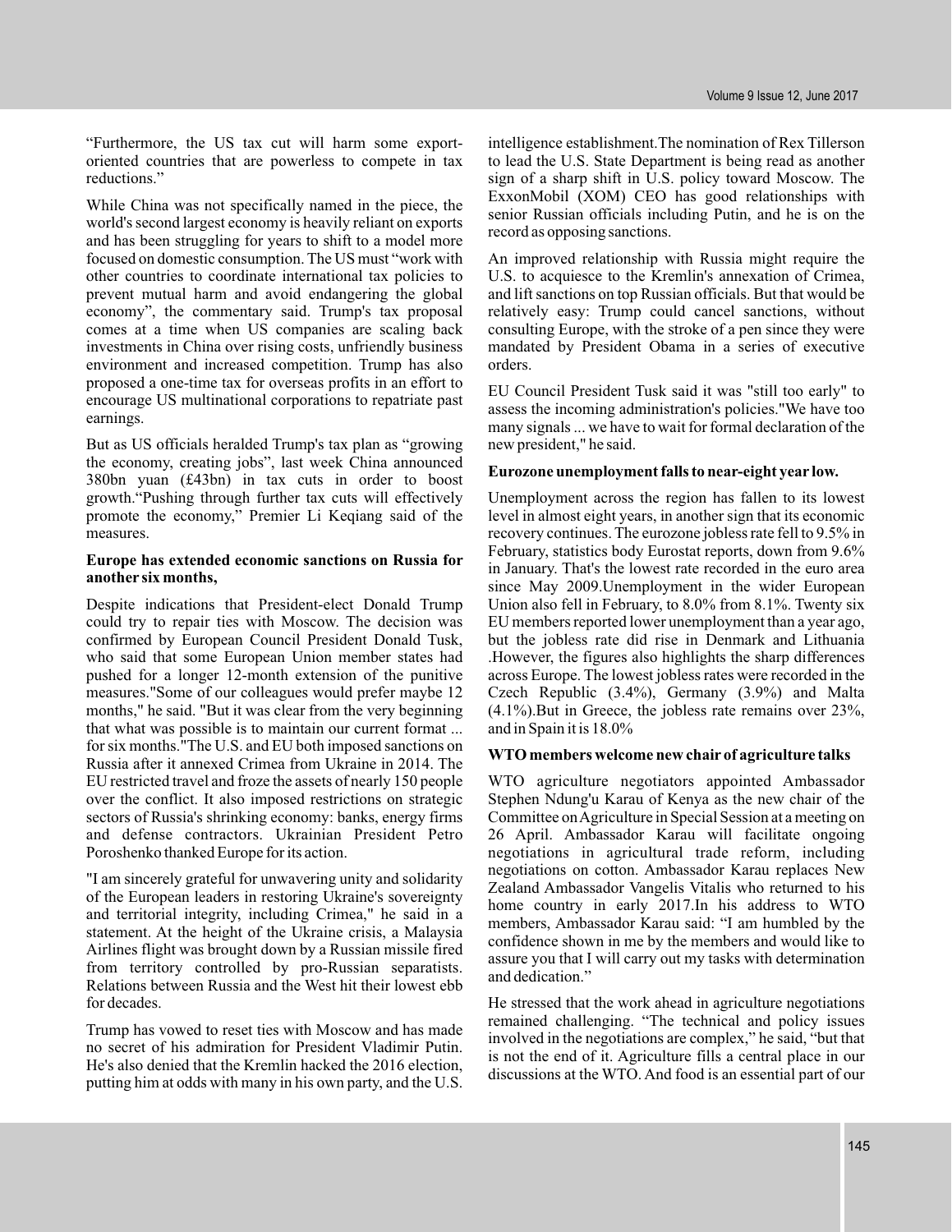lives. Therefore everyone has a stake in these negotiations."Outlining his plan for the way forward, Ambassador Karau stressed that he is firmly committed to the consensus and transparency principles in agriculture talks. "I know that trust is absolutely essential in my new role as Chair and I commit to working fairly, objectively and transparently with all delegations. I will always listen to you and respect all points of view," he said.

He informed members of his intention to convene an informal open-ended meeting of the Special Session as well as dedicated sessions on public stockholding for food security purposes and on the special safeguard mechanism for developing countries in the second half of May."I know that there is no time to waste with the Buenos Aires Ministerial meeting just around the corner," he told members. Ambassador Karau is the tenth chairperson of the agriculture negotiations since talks began in March 2000.

## **DG Azevêdo and Jack Ma discuss the power of technology to boost small businesses**

Director-General Roberto Azevêdo welcomed Jack Ma to the WTO on 25 April to discuss how e-commerce can help small and medium-sized enterprises (SMEs) grow their business and thereby boost development and job creation around the world. Mr Ma is the founder and Executive Chairman of Alibaba and Special Advisor to UNCTAD for Youth Entrepreneurship and Small Business.

Jack Ma briefed the Director-General on his ideas in this area, including working with government officials to help them to design policies and regulations which are informed more closely by the problems that many small businesses face. He also outlined the proposal for the establishment of an Electronic World Trade Platform (eWTP). This platform would be a way of bringing together the private sector (led by SMEs), governments, international organizations and all other stakeholders with the aim of establishing a more favourable and standardised regulatory environment for ecommerce. Jack Ma welcomed DG Azevêdo's and the WTO's partnership and participation.

In addition, they discussed ways to ensure that the voices of SMEs from around the world are heard more clearly in the policy debate, building on existing forums such as the WTO's Trade Dialogues series. They also exchanged views on how the 11th WTO Ministerial Conference, due to take place in Buenos Aires this December, could support SMEs and more inclusive trade.

Speaking after the meeting, the Director-General said:"It was a great pleasure to welcome Jack to the WTO and to continue the conversation that we had in Hangzhou last September. The e-commerce debate has come a long way since then. WTO members are waking up to the power of ecommerce to drive development. There is a thriving discussion in Geneva, looking at potential ways forward – but we have more to do if we are to extend the benefits of ecommerce to SMEs around the world. Members need to identify the specific steps that they want to take.

"This is where the private sector can play a crucial role. Business brings intelligence of how things are on the ground. When we bring that first-hand knowledge together with real political will from governments, then we can deliver changes which will make a real difference. That's why the WTO has been seeking to bring the voice of business and other stakeholders into the debate. I strongly welcome Jack's engagement and the ideas that he, and others, are bringing to the table.

"Around 98% of world trade currently takes place under WTO rules. This institution is where reforms on digital trade would have to be taken forward. Our recent experience in delivering the WTO Trade Facilitation Agreement – the biggest global trade deal this century – shows that we can make real progress here, particularly in delivering commitments combined with practical technical and capacity-building assistance. I look forward to working with WTO members and stakeholders to see what concrete steps we may be able to take in this area."DG Azevêdo and Jack Ma also took part in a high-level panel session at UNCTAD, entitled 'Digital Transformation For All: Empowering Entrepreneurs and Small Business', alongside UNCTAD Secretary-General Mukhisa Kituyi, ITU Secretary-General Houlin Zhao, and Consumers International Director-GeneralAmanda Long, at the Palais des Nations, Geneva.

### **Trump says he'll kill NAFTA if he's not able to renegotiate a better deal**

The United States is prepared to kill the North American Free Trade Agreement (NAFTA) if renegotiation efforts prove fruitless, President Donald Trump said .In an interview with CBS's "Face the Nation", Trump insisted that he was going to terminate the agreement, which links the U.S. to Canada and Mexico, before having a change of heart when the leaders of both countries reached out to him."I got a very nice call from Justin Trudeau, the prime minister of Canada," Trump told CBS. "I was all set to do it. In fact, I was going to do it today. I was going to do it as we're sitting here."After conversing with Trudeau and Mexican President Enrique Pena Nieto, Trump said he would negotiate. However, the president added that "if I'm not able to renegotiate NAFTA, I will terminate NAFTA."

Trump signed an executive order Saturday directing the Commerce Department and the U.S. trade representative to conduct a study of U.S. trade agreements. The goal is to determine whether America is being treated fairly by its trading partners and the 164-nation World Trade Organization. Last week, Trump raised eyebrows after he